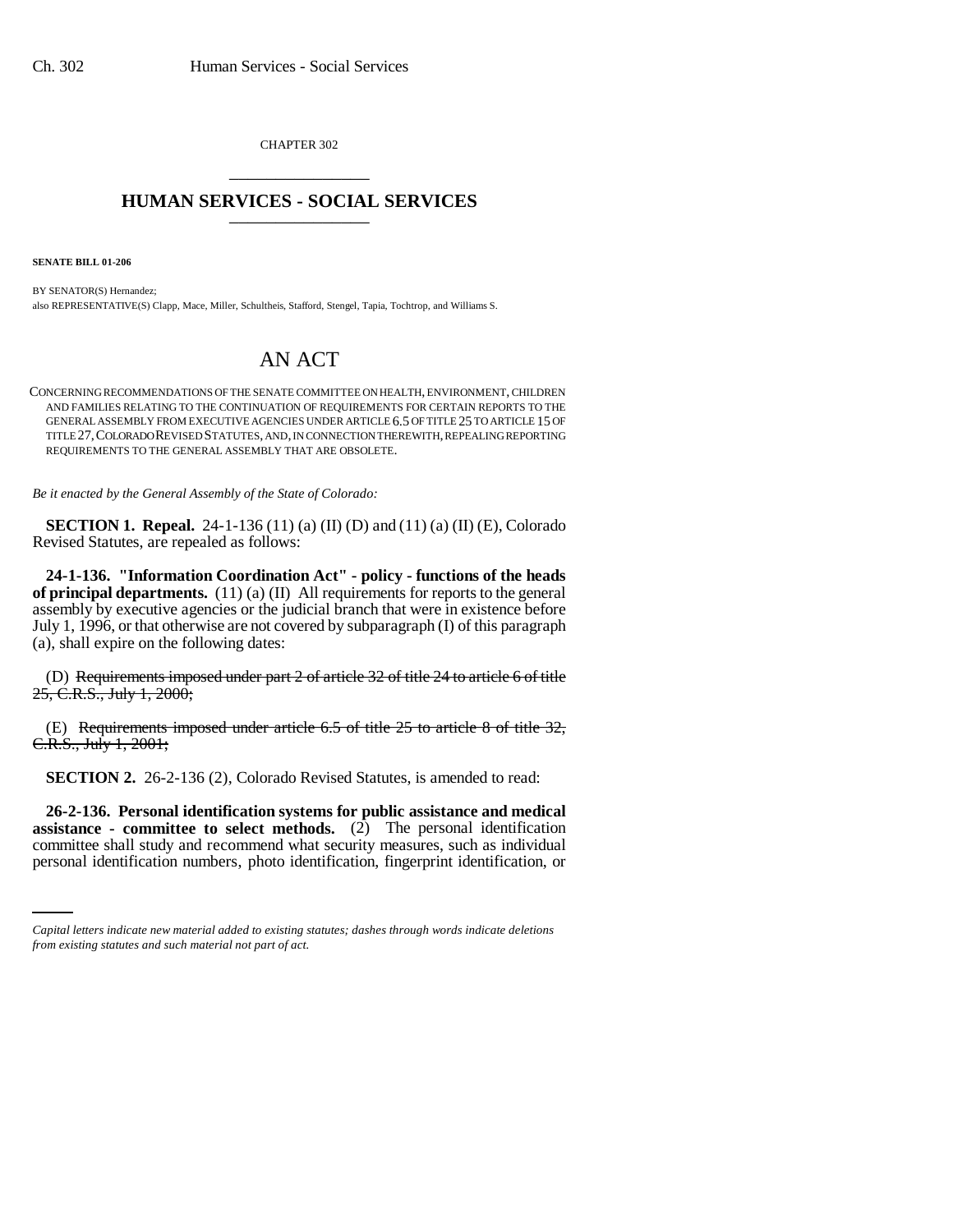retinal scanning, should be used to identify applicants for purposes of determining whether a person applying for public assistance or medical assistance is eligible to receive such benefits. In making such recommendations, the committee shall consider the extent of the security problem, the cost of possible security measures, which measures, if any, will be most cost-effective, and which will be the most successful at preventing and detecting fraud and duplicate participation. The state department and the department of health care policy and financing, within ninety days after receiving the committee's report, shall report to the house and senate health, environment, welfare, and institutions committees of the general assembly on their recommendations on implementing the committee's recommendations. The general assembly shall by bill determine what recommendations, if any, to implement.

**SECTION 3. Repeal.** 26-2-706 (5) (b), Colorado Revised Statutes, is repealed as follows:

**26-2-706. Target populations.** (5) (b) The state department shall submit a report to the members of the general assembly no later than July 1, 1998.

**SECTION 4.** 26-4-123 (3), (5), and (8), Colorado Revised Statutes, are amended to read:

**26-4-123. Managed mental health services feasibility study - waiver - pilot program.** (3) (a) If a determination is made by the state department and the department of human services, based on the feasibility study required in subsection (1) of this section, that the implementation of one or more model or proposed program modifications would be cost-effective, and if all necessary federal waivers are obtained, the state department shall establish a pilot prepaid capitated system for providing comprehensive mental health services. The state department shall promulgate rules as necessary for the implementation and administration of the pilot program. The pilot program shall terminate on July 1, 1997. If the pilot program is implemented, the state department and the department of human services shall submit to the house and senate committees on health, environment, welfare, and institutions on or before July 1, 1996, a preliminary status report on the pilot program.

(b) In addition to the preliminary report described in paragraph  $(a)$  of this subsection (3), the state department and the department of human services shall submit a final report to the house and senate committees on health, environment, welfare, and institutions no later than January 1, 1997, addressing the following:

(I) An assessment of the pilot program costs, estimated cost-savings, benefits to recipients, recipient access to mental health services, and the impact of the program on recipients, providers, and the state mental health system;

(II) Recommendations concerning the feasibility of proceeding with a prepaid capitated system of comprehensive mental health services on a statewide basis;

(III) Recommendations resulting from consultation with local consumers, family members of recipients, providers of mental health services, and local human services agencies;

(IV) Recommendations concerning the role of community mental health centers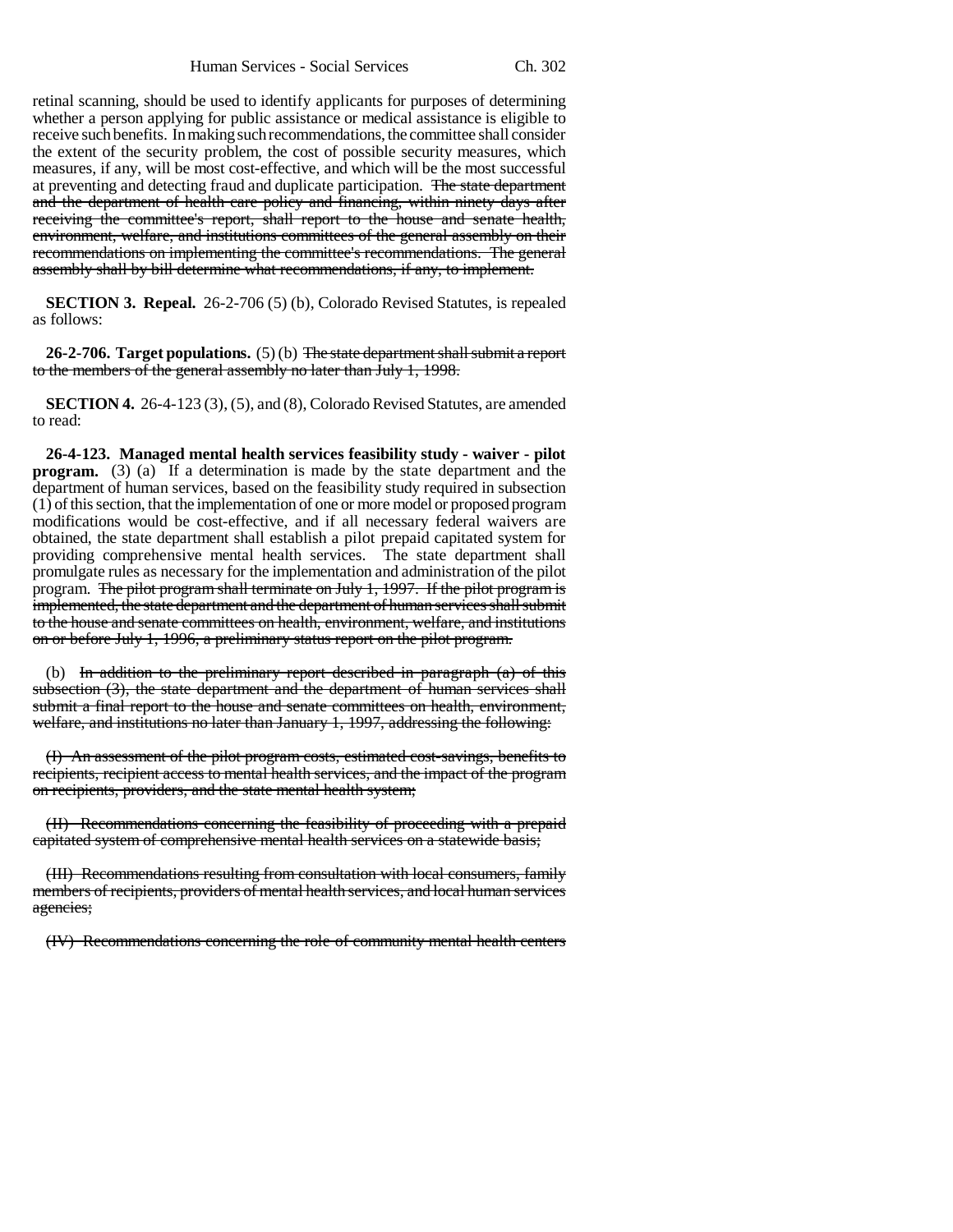under the prepaid capitated system, including plans to protect the integrity of the state mental health system and to ensure that community mental health providers are not exposed to undue financial risks under the prepaid capitated system. This subparagraph (IV) is based on the unique and historical role that community mental health centers have assumed in meeting the mental health needs of communities throughout the state.

(5) On or before January 1, 1997, the state department shall seek the necessary waivers to implement the system statewide. No later than July 1, 1997, or ninety days after receipt of the necessary federal waivers, whichever occurs later, the department of human services, in cooperation with the state department, shall begin to implement on a statewide basis a prepaid capitated system for providing comprehensive mental health services to recipients under the state medical assistance program. The prepaid capitated system shall be fully implemented no later than January 1, 1998, or six months after receipt of the necessary waivers, whichever occurs later. The waiver request shall be consistent with the report submitted to the general assembly in accordance with subsection (3) of this section.

(8) The implementation of this subsection (8) and subsections (4) to (7) of this section is conditioned upon the receipt of necessary federal waivers. The implementation of the statewide system shall conform to the provisions of the federal waiver. except that, no later than ninety days after receipt of the federal waivers, the state department shall submit to the general assembly a report that outlines the provisions of the waiver and makes recommendations for legislation during the next legislative session that assures state conformance to the federal waivers.

**SECTION 5.** 26-4-506.7 (6), Colorado Revised Statutes, is amended to read:

**26-4-506.7. Private-public partnership education and information program concerning long-term care insurance authorized.** (6) The state department, if funds are available, shall contract with a public or private entity to conduct an evaluation of the public education-awareness program on or before December 1, 2000. The state department shall provide a written report to the health, environment, welfare, and institutions committees of the house of representatives and senate of the general assembly based on the independent evaluation. The report shall include an assessment of an information campaign and the effectiveness of training. In addition, the report shall identify any cost-savings to the medical assistance program, any impact on the program as a result of the availability of long-term care policies, and the availability of resource and estate recovery exemptions, with any recommendations for legislative changes.

**SECTION 6.** 26-4-509.2 (9), Colorado Revised Statutes, is amended to read:

**26-4-509.2. Children's personal assistance services and family support program.** (9) The state department is directed to study the advisability of setting an upper limit on parental income for participation in this program and other children's medicaid waiver programs. On or before November 1, 1997, the state department shall report its findings and recommendations to the joint budget committee of the general assembly.

**SECTION 7. Repeal.** 26-4-526 (7), Colorado Revised Statutes, is repealed as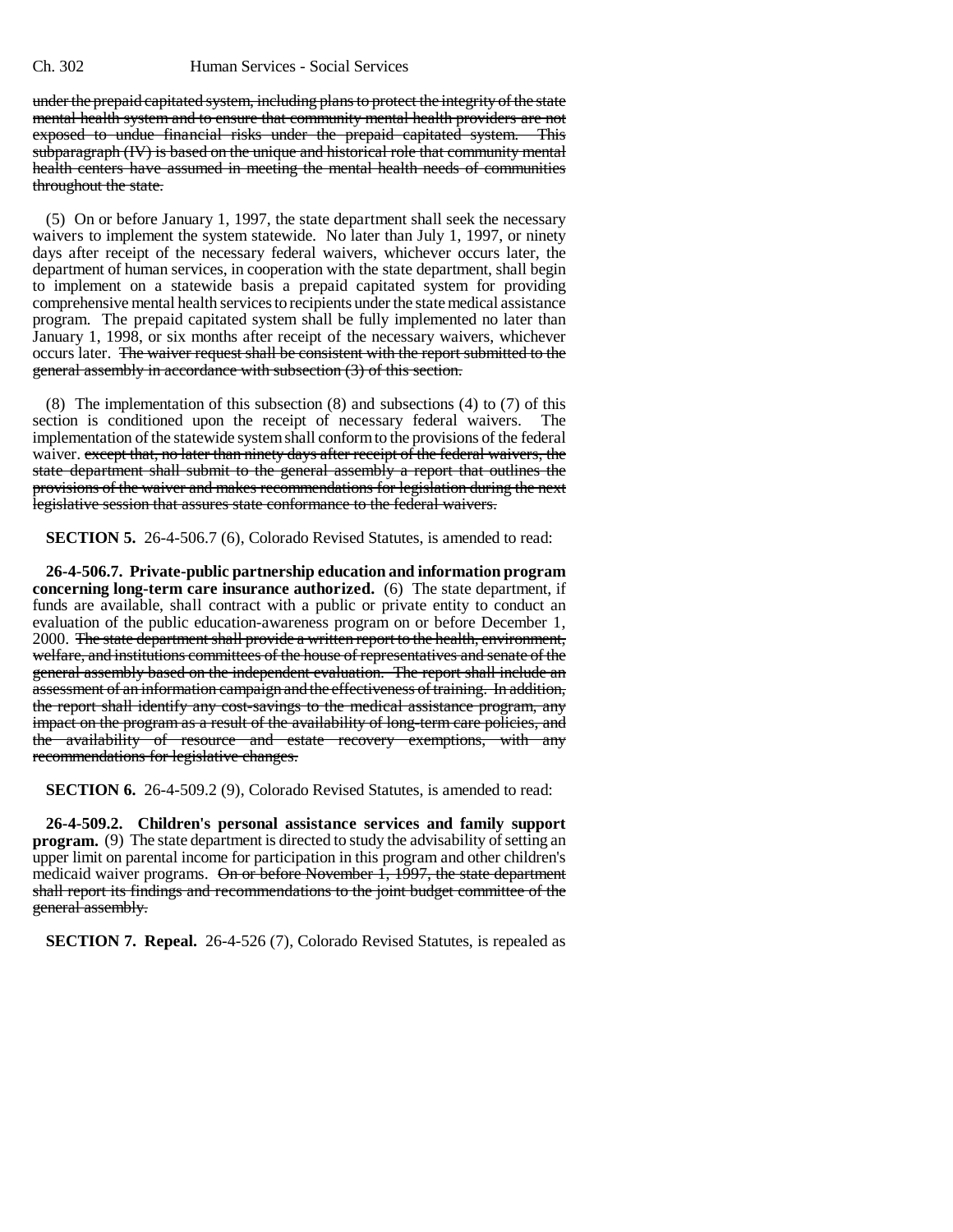follows:

**26-4-526. Purchase access to medicaid program.** (7) The department shall submit an interim report to the health, environment, welfare, and institutions committees of the house of representatives and senate on or before January 1, 1992. The department shall submit a final report to the health, environment, welfare, and institutions committees of the house of representatives and senate on or before January 1, 1993. The final report shall include an evaluation of the feasibility and efficacy of implementing the purchase access to medicaid program and the costs, numbers of potential eligible participants, services to be covered, and administrative needs and costs.

**SECTION 8.** The introductory portion to 26-4-903 (6), Colorado Revised Statutes, is amended to read:

**26-4-903. Pilot program - consumer-directed attendant support.** (6) The state department and the department of human services shall conduct an independent evaluation of the pilot program to be completed by the end of the third year and by the end of the sixth year of the program and a report of such evaluation shall be provided to the general assembly by September 1, 2000, and by September 1, 2002, The departments shall report to the general assembly by September 1, 2000, and by September 1 of each year thereafter concerning the following:

**SECTION 9.** 26-5-105.5 (3.5), Colorado Revised Statutes, is amended to read:

**26-5-105.5. Pilot programs - county performance agreements - state department certificate program - authorized - repeal.** (3.5) **Evaluation.** (a) The state department is authorized to contract for an external evaluation of the performance agreements authorized pursuant to paragraphs (a) and (b) of subsection  $(1)$  of this section. Any such external evaluation shall include any evaluation that may be required in connection with any waiver authorized pursuant to section 26-5-105.3. Criteria for and components of the evaluation shall be developed by the state department with input from the pilot counties authorized pursuant to this section. The entity that the state department selects to perform the evaluation shall complete a progress report on the evaluation no later than July 1, 2000, and shall provide copies of its report to the governor, the general assembly, and the chief justice of the supreme court.

(b) The state department, with input from the counties, shall develop recommendations for statewide implementation of system reforms for the delivery of child welfare services. The plan shall be submitted to the general assembly and the chief justice of the supreme court no later than December 1, 2000. Further statewide implementation of systems reforms shall be based upon the recommendations of this report.

**SECTION 10.** 26-13-105 (1) (f) (II), (3) (a) (IV), and (3) (b), Colorado Revised Statutes, are amended to read:

**26-13-105. Child support enforcement services - review.** (1) Subject to the provisions of section 26-13-104, the child support enforcement program shall include the following, as required by federal law: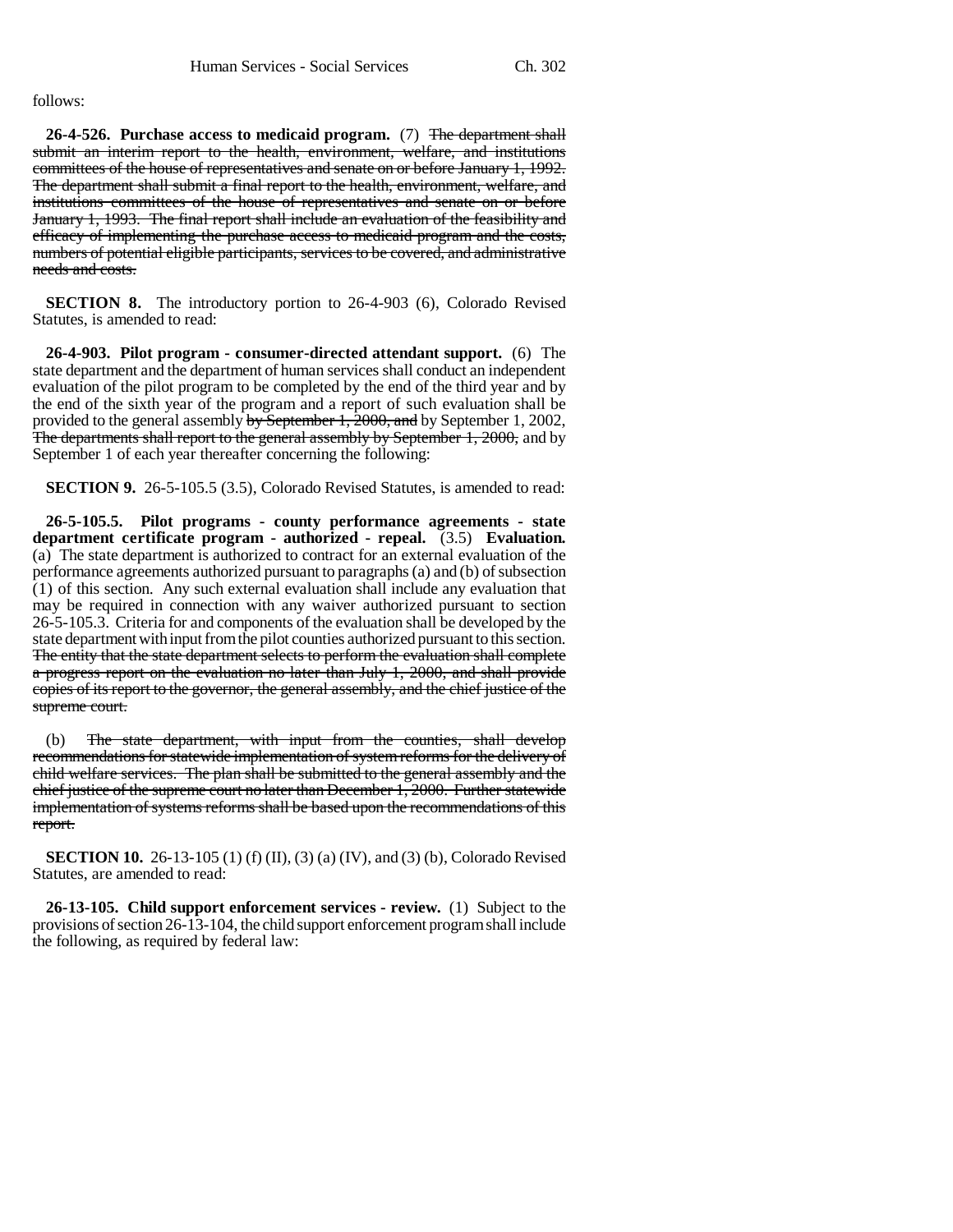## Ch. 302 Human Services - Social Services

(f) (II) The state department shall review the cost associated with conducting the annual reviews required in this paragraph (f) and the number of full-time equivalent employees (FTE) of the state department required to complete the reviews. The state department shall examine and evaluate the feasibility and cost-effectiveness of privatizing this function. The state department shall report to the joint budget committee of the general assembly on or before January 1, 1999, concerning the costs associated with the annual reviews and the anticipated costs associated with privatizing the auditing function required by this paragraph (f).

(3) (a) In addition to the annual review required by paragraph (f) of subsection (1) of this section, or as a part of such review, the state department shall evaluate the cost and effectiveness of each of the provisions implemented by House Bill 97-1205. Such evaluation shall include a review of the following:

(IV) Such additional data as may be necessary. to report to the joint budget committee of the general assembly as required in paragraph  $(b)$  of this subsection  $(3)$ .

(b) The state department shall report to the members of the joint budget committee of the general assembly on or before January 1, 1999, concerning the following:

(I) The amount of increase, if any, in support collection attributable to the implementation of each new measure set forth in House Bill 97-1205;

The cost, in federal, state, and county dollars, associated with the implementation of each new measure of House Bill 97-1205; and

(III) The number of full-time equivalent employees (FTE) necessitated by the implementation of each new measure contained in House Bill 97-1205 at the state level and at the county level.

**SECTION 11.** 26-19-106 (1), Colorado Revised Statutes, is amended to read:

**26-19-106. Annual savings report.** (1) By October 1 of each year, the department shall submit to the joint budget committee of the general assembly, TO THE HEALTH, ENVIRONMENT, WELFARE, AND INSTITUTIONS COMMITTEE OF THE HOUSE OF REPRESENTATIVES, TO THE HEALTH, ENVIRONMENT, CHILDREN, AND FAMILIES COMMITTEE OF THE SENATE, and to the office of state planning and budgeting an annual savings report stating the cost-savings anticipated in the previous, current, and subsequent fiscal years from health care program reforms, consolidations, and streamlining.

**SECTION 12.** 26-2-708 (5) (d), Colorado Revised Statutes, is amended to read:

**26-2-708. Benefits - assessment - individual responsibility contract screening for domestic violence.** (5) The state board shall establish through rules, after consultation with domestic violence service providers, statewide standards and procedures that:

(d) Require counties to submit requests for waivers of work requirements to the state department to determine whether good cause exists to grant such waivers; and require the state department to report the number of such waivers that it grants in